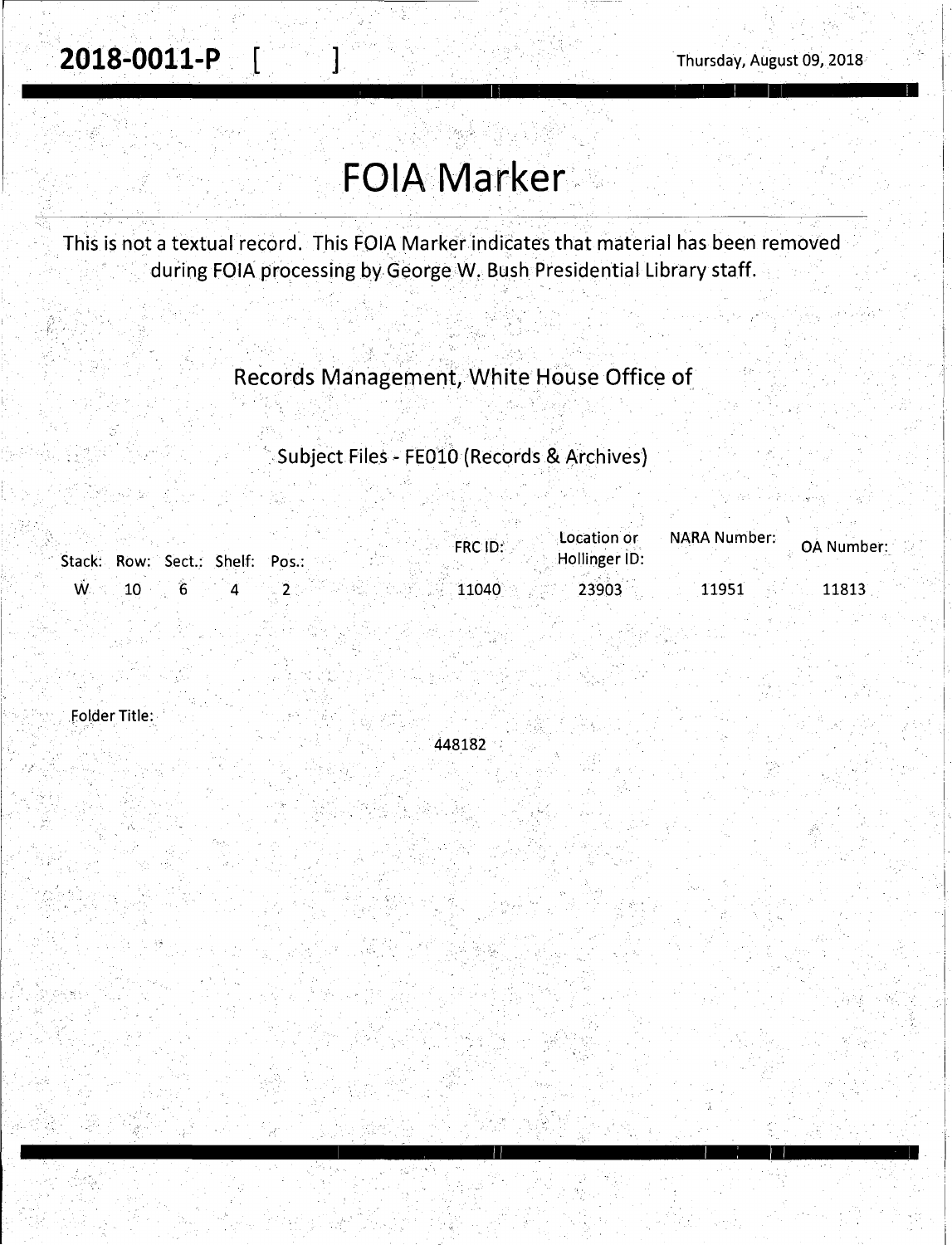# **Withdrawn/Redacted Material**  The George W. Bush Library

<u>ات یک این است ساست به این سازی ایلاس است است است از این این سال سال است است است از این است از این این این این</u>

| <b>DOCUMENT</b><br>NO. | FORM       | <b>SUBJECT/TITLE</b>                                                               | <b>PAGES</b> | <b>DATE</b>    | <b>RESTRICTION(S)</b> |
|------------------------|------------|------------------------------------------------------------------------------------|--------------|----------------|-----------------------|
| 001                    | Letter     | Dear Mr. Carlin - To: John W. Carlin - From: Brett<br>Kavanaugh                    |              | 11/09/2004     | $\cdot$ P5;           |
| $-002$                 | Email      | Bulk Email - To: Brett M. Kavanaugh, et al. - From:<br>Gary M. Stern               |              | 05/15/2003     | P5:                   |
| 003                    | Letter     | Dear Mr. Carlin - To: John Carlin - From: Harriet Miers                            |              | 05/08/2003     | P5:                   |
| 004                    | Memorandum | Disposal of Electronic Mail - To: Harriet E. Miers -<br>From: Terry Good           |              | 08/01/2002     | $P5$ ;                |
| 005                    | Memorandum | Disposal Agreement for Electronic Mail - To: Brett<br>Kavanaugh - From: Terry Good |              | 05/10/2002 P5: |                       |
| 006                    | Letter     | Dear Mr. Carlin - To: John Carlin - From: Harriet Miers                            |              | N.D.           | P5;                   |

COLLECTION TITLE:

Records Management, White House Office of SERIES: Subject Files~ FEOlO (Records & Archives) FOLDER TITLE: 448182 FRC ID:

#### RESTRICTION CODES

Presidential Records Act - [44 U.S.C. 2204(a)]

- Pl National Security Classified Information [(a)(l) of the PRA]
- P2 Relating to the appointment to Federal office [(a)(2) of the PRA]
- P3 Release would violate a Federal statute [(a)(3) of the PRA)
- P4 Release would disclose trade secrets or confidential commercial or financial information [(a)(4) of the PRA)
- P5 Release would disclose confidential advice between the President and his advisors, or between such advisors [a)(5) of the PRA)

P6 Release would constitute a clearly unwarranted invasion of personal privacy [(a)(6) of the PRA]

PRM. Personal record misfile defined in accordance with 44 U.S.C. 2201(3).

Deed of Gift Restrictions

- A. Closed by Executive Order 13526 governing access to national security information.
- B. Closed by statute or by the agency which originated the document.
- Closed in accordance with restrictions contained in donor's deed of gift.
- Freedom of Information Act [5 U.S.C. 552(b)]
	- $b(1)$  National security classified information  $[(b)(1)$  of the FOIA] b(2) Release would disclose internal personnel rules and practices of
	- an agency [(b)(2) of the FOIA)
	- b(3) Release would violate a Federal statute [(b)(3) of the FOIA] b(4) Release would disclose trade secrets or confidential or financial information  $[(b)(4)$  of the FOIA]
	- b(6) Release would constitute a clearly unwarranted invasion of personal privacy [(b)(6) of the FOIA]
	- b(7) Release would disclose information compiled for law enforcement purposes [(b)(7) of the FOIA]
	- b(8) Release would disclose information concerning the regulation of financial institutions  $[(b)(8)$  of the FOIA]
	- b(9) Release would disclose geological or geophysical information concerning wells [(b)(9) of the FOIA]

I I 11 I I 1 I I

Records Not Subject to FOIA

Court Sealed - The document is withheld under a court seal and is not subject to the Freedom of Information Act.

11040

---------------~---------'----------------------------'-----------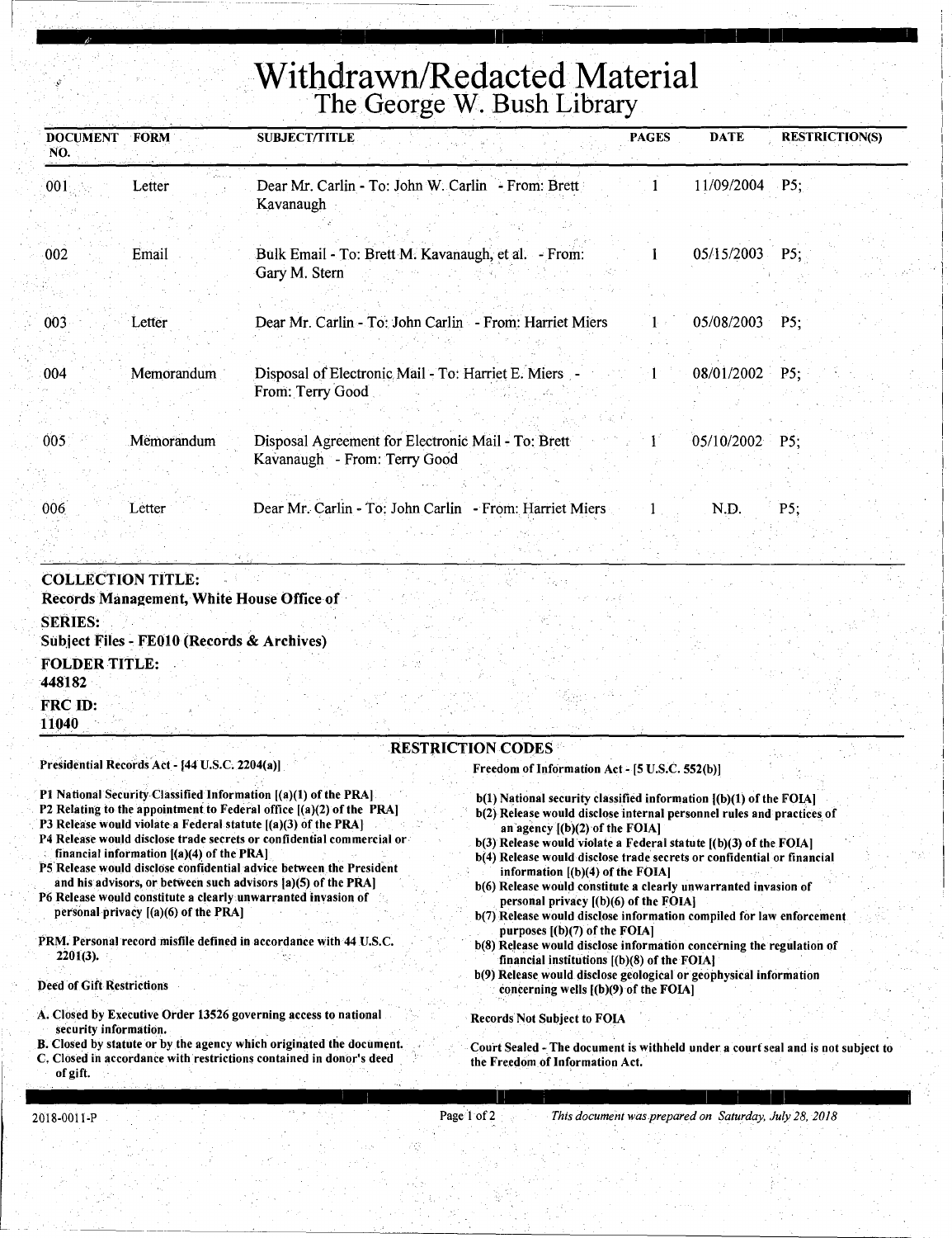# **Withdrawn/Redacted Material**  The George W. Bush Library

" I I 11 I I I

| <b>FORM</b><br><b>DOCUMENT</b><br>NO. | <b>PAGES</b><br><b>SUBJECT/TITLE</b>                                 | <b>DATE</b> | <b>RESTRICTION(S)</b> |
|---------------------------------------|----------------------------------------------------------------------|-------------|-----------------------|
| 007<br>Letter                         | Dear Mr. Carlin - To: John Carlin - From: Harriet Miers              | N.D.        | P5:                   |
| 008<br>Letter                         | Dear Mr. Carlin - To: John W. Carlin - From: Harriet<br>Miers        | N.D.        | P5:                   |
| 009<br>Letter                         | Dear Mr. Carlin - To: John W. Carlin - From: Harriet<br><b>Miers</b> | N.D.        | P5:                   |
| 010<br>Letter                         | Dear Mr. Carlin - To: John Carlin - From: Harriet Miers              | 03/28/2001  | $\cdot$ P5:           |

#### COLLECTION TITLE: Records Management, White House Office of SERIES: Subject Files - FE010 (Records & Archives) FOLDER TITLE: 448182 FRC ID: 11040 RESTRICTION CODES Presidential Records Act - (44 U.S.C. 2204(a)] Pl National Security Classified Information [(a)(l) of the PRA) P2 Relating to the appointment to Federal office [(a)(2) of the PRA] P3 Release would violate a Federal statute [(a)(3) of the PRA] P4 Release would disdose trade secrets or confidential commercial or financial information  $[(a)(4)$  of the PRA] PS Release would disclose.confidential advice between the President and his advisors, or between such advisors  $[a](5)$  of the PRA] P6 Release would constitute a clearly unwarranted invasion of personal privacy [(a)(6) of the PRA) PRM. Personal record misfile defined in accordance with 44 U.S.C. Freedom of Information Act - [5 U.S.C. 552(b)]  $b(1)$  National security classified information  $[(b)(1)$  of the FOIA] b(2) Release would disclose internal personnel rules and practices of an agency  $[(b)(2)$  of the FOIA]  $b(3)$  Release would violate a Federal statute  $[(b)(3)$  of the FOIA] b(4) Release would disclose trade secrets or confidential or financial information  $[(b)(4)$  of the FOIA]  $b(6)$  Release would constitute a clearly unwarranted invasion of personal privacy [(b)(6) of the FOIA] b(7) Release would disclose information compiled for law enforcement purposes ((b)(7) of the FOIA) b(8) Release would disclose information concerning the regulation of

Deed of Gift Restrictions

2201(3).

- A. Closed by Executive Order 13526 governing access to national security information.
- B. Closed by statute or by the agency which originated the document.
- C. Closed in accordance with restrictions contained in donor's deed of gift.

Court Sealed - The document is withheld under a court seal and is not subject to

financial institutions  $[(b)(8)$  of the FOIA]

. concerning wells [(b)(9) of the FOIA)

Records Not Subject to FOIA

the Freedom of Information Act.

b(9) Release would.disclose geological or geophysical information

2018-0011-P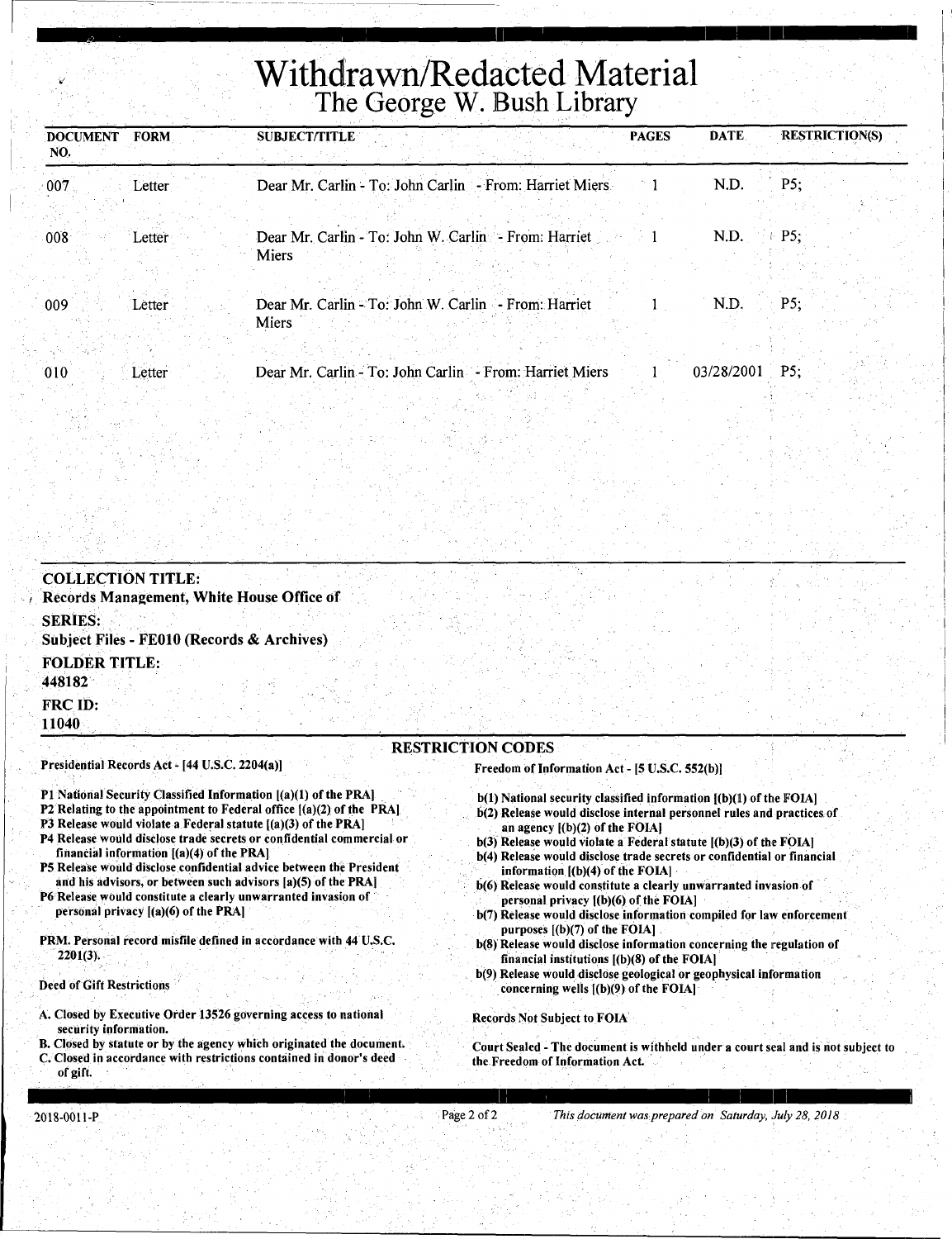$\mathbf{1}$ 

**FE010** 

### **Barcode Scanning Sheet**

/.

 $\frac{1}{2}$ 



Collection Code: **CTRACK**  Staff Name: **BRETT KAVANAUGH.**  Document Date: **1/12/2005**  Correspondent: **JOHN CARLIN**  Subject/Description: **DISPOSAL AGREEMENT FOR ELECTRONIC MAIL RECIVED VIA THE INTERNET OR BY OTHER ELECTRONIC** 

**TRANSFER SYSTEMS** 



http://saeop82/RMS/custom/jsp/caseentry/BarcodeScanningSheet.jsp 2/13/2008

 $\overline{\mathcal{L}}$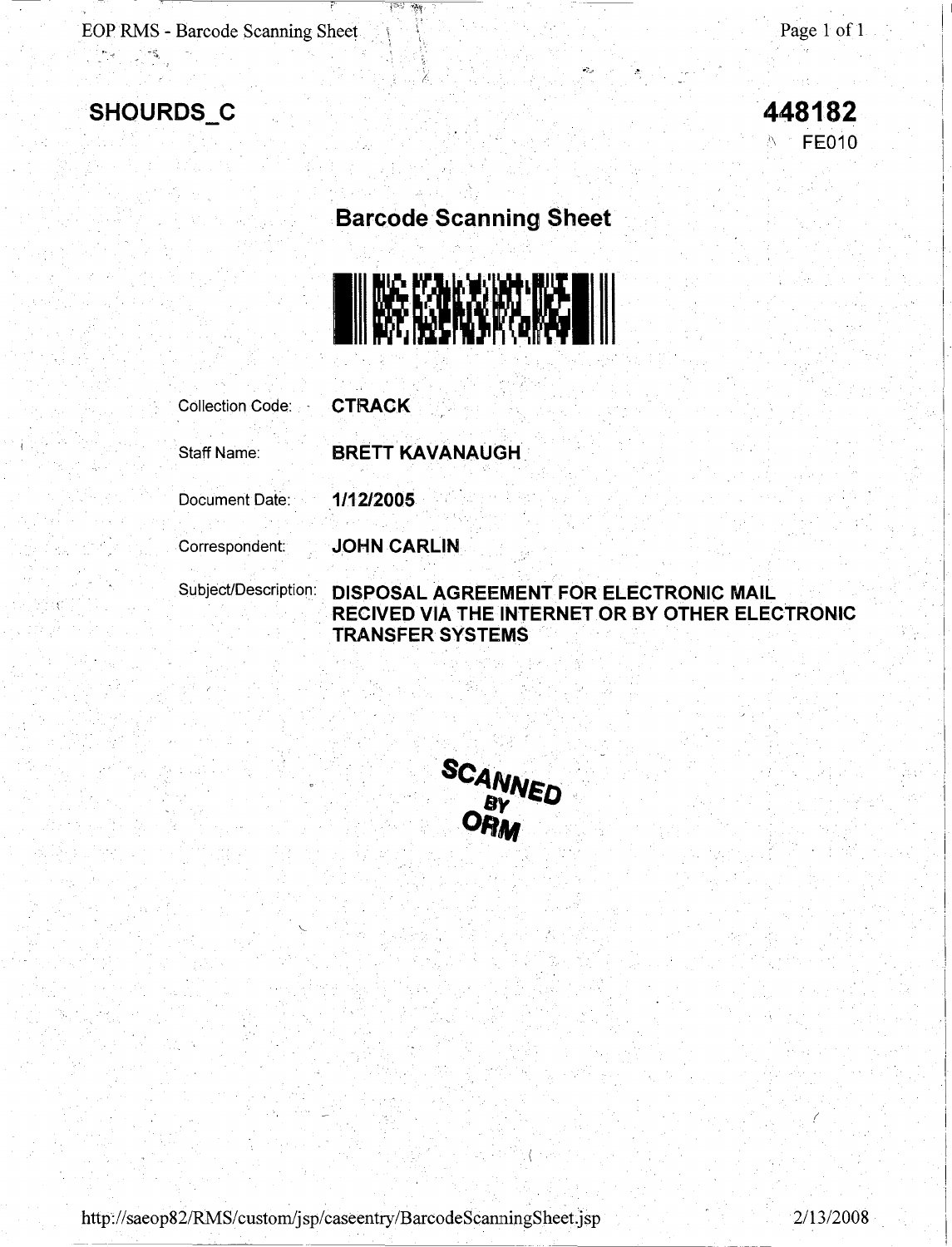

*National Archives and Records 'Administration* 

860J Adelphi Road College Park, Maryland 20740-6001

**105 JAN 31 PM4:15** 

JAN 1 2 2005

Brett Kavanaugh Assistant to the President and Staff Secretary The White House Washington, DC 20500

Dear Mr. Kavanaugh:

In accordance with the authority granted to me by the Presidential Records Act, Section 2203(c) (2), I approve of disposal of the categories of bulk mail received electronically described in your letter of November 9, 2004. These categories are:

• Certain categories of public mail to the President, the First Lady, including anonymous correspondence, correspondence with an incomplete address, mail from prolific writers, and public opinion mail, when such mail is received electronically via the Internet or by other electronic transfer systems.

As in the past, I recommend that representatives of the National Archives and Records Administration (NARA), in coordination with the White House Office of Records Management, OA and other appropriate staff, develop an effective procedure for review and retention of a sample of these records before disposal. The samples will be retained permanently as an illustration of this mail. NARA will inform you if we identify groups of materials that should not be destroyed during sampling.

I do not intend to take any congressional action with regard to this request as provided for by Section 2203(e) of the Presidential Records Act.

I support your effort to continue the disposal of bulk mail and to extend this procedure to electronic bulk mail.

 $\langle\pm\rangle$ 

ารถ (เมืองไม่อย่าง ต้องหามอนักอยู่กล่างส่วน สม่อมารถเซล หลาย (1910) - จายออ cap of Star through the composition of the term of the product

the estation minister og med BEFORD COMMON SERVICE

This practice has been very successful since it began in 1982

Sincerely,

JOHN W. CARLIN Archivist of the United States ~ . . , '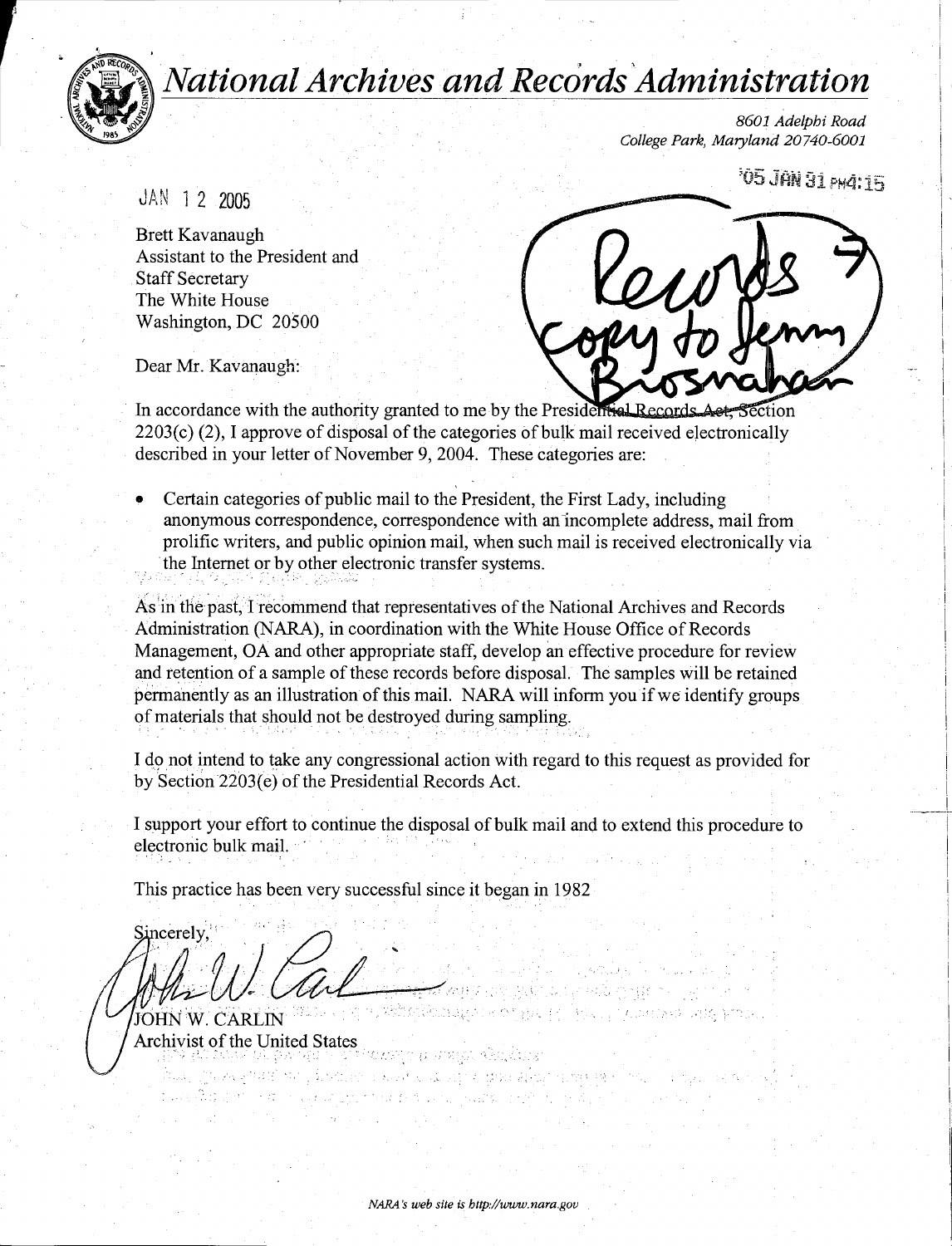| <b>FORM</b> | <b>SUBJECT/TITLE</b> |                                                              | <b>PAGES</b> | <b>DATE</b><br><b>RESTRICTION(S)</b> |
|-------------|----------------------|--------------------------------------------------------------|--------------|--------------------------------------|
|             |                      |                                                              |              |                                      |
| Letter      |                      | Dear Mr. Carlin - To: John W. Carlin - From: Brett Kavanaugh |              | 11/09/2004 P5:                       |

### **This marker identifies the original location of the withdrawn item listed above. For a complete list of items withdrawn from this folder,** see **the Withdrawal/Redaction Sheet at the front of the folder.**

| Records Management, White House Office of<br><b>SERIES:</b>     |                                                                            |
|-----------------------------------------------------------------|----------------------------------------------------------------------------|
| Subject Files - FE010 (Records & Archives)                      |                                                                            |
| <b>FOLDER TITLE:</b><br>448182                                  |                                                                            |
| FRC ID:<br>11040                                                | <b>FOIA IDs and Segments:</b><br>2018-0011-P                               |
| OA Num.:<br>11813                                               |                                                                            |
| <b>NARA Num.:</b><br>11951                                      |                                                                            |
| Presidential Records Act - [44 U.S.C. 2204(a)]                  | <b>RESTRICTION CODES</b><br>Freedom of Information Act - [5 U.S.C. 552(b)] |
| P1 National Security Classified Information [(a)(1) of the PRA] | b(1) National security classified information [(b)(1) of the FOIA]         |

- P2 Relating to the appointment to Federal office [(a)(2) of the PRA)
- P3 Release would violate a Federal statute [(a)(3) of the PRA]
- P4 Release would disClose trade secrets or confidential commercial or financial information [(a)(4) of the PRA)
- PS Release would disclose confidential advice between the President and his advisors; or between such advisors [a)(5) of the PRA]
- P6 Release would constitute a clearly unwarranted invasion of personal privacy  $[(a)(6)$  of the PRA]
- PRM. Personal record misfile defined in accordance with 44 U.S.C. 2201(3).

Deed of Gift Restrictions

- A. Closed by Executive Order 13526 governing access to national security information.
- B. Closed by statute or by the agency which originated the document.
- C. Closed in accordance with restrictions contained in donor's deed of gift.
- b(2) Release would disclose internal personnel rules and practices of an agency [(b)(2) of the FOIA]
- b(3) Release would violate a Federal statute [(b)(3) of the FOIA]
- b(4) Release would disclose trade secrets or confidential or financial information  $[(b)(4)$  of the FOIA]
- b(6) Release would constitute a clearly unwarranted invasion of personal privacy [(b)(6) of the FOIA]
- b(7) Release would disclose information compiled for law enforcement purposes [(b)(7) of the FOIA]
- b(8) Release would disclose information concerning the regulation of financial institutions [(b)(8) of the FOIA]
- b(9) Release would disclose geological or geophysical information concerning wells [(b)(9) of the FOIA]

#### Records Not Subject to FOIA

Court Sealed - The document is withheld under a court seal and is not subject to the Freedom of Information Act.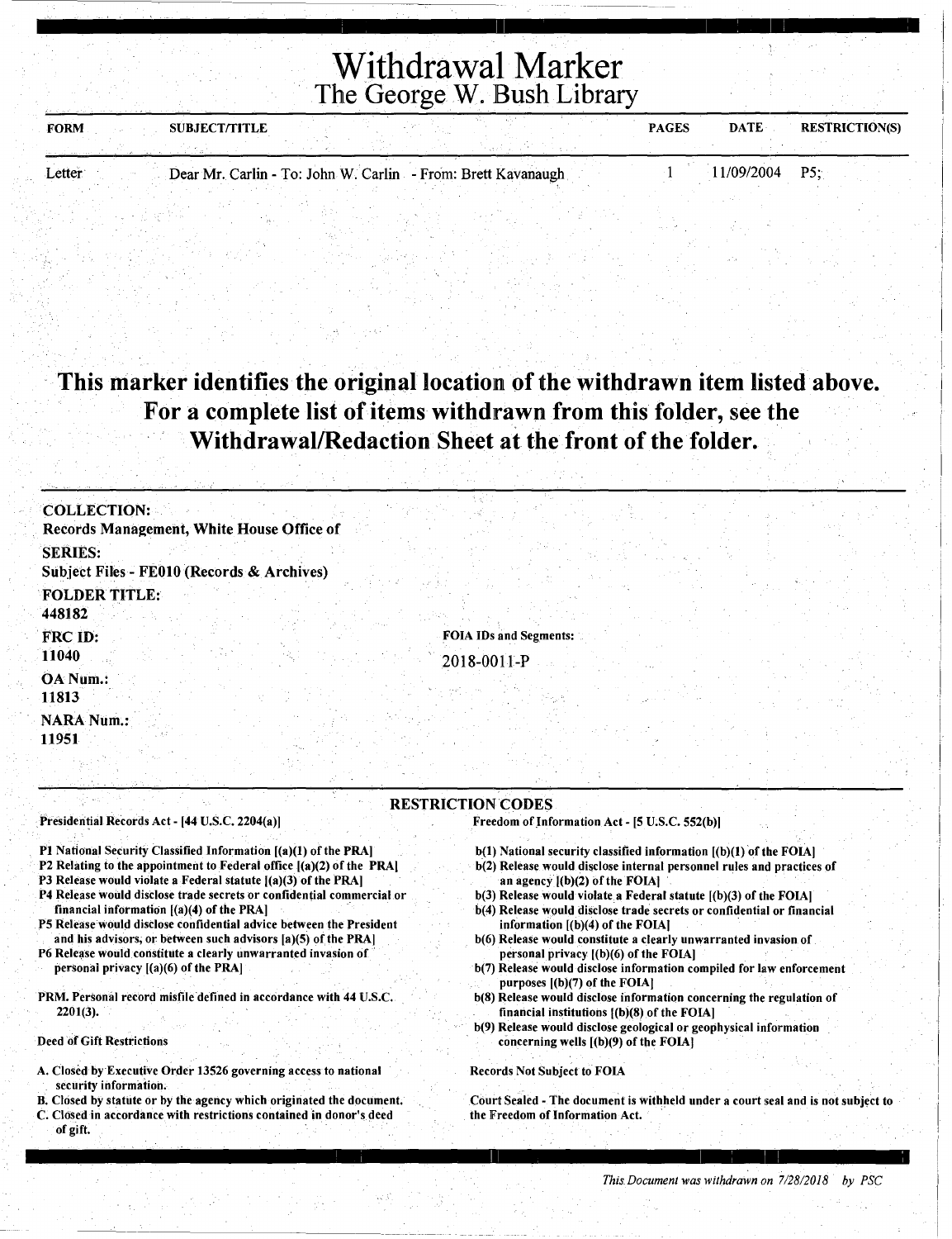| <b>FORM</b> | SUBJECT/TITLE                                                     | <b>PAGES</b> | <b>RESTRICTION(S)</b><br><b>DATE</b> |
|-------------|-------------------------------------------------------------------|--------------|--------------------------------------|
|             |                                                                   |              |                                      |
| Email       | Bulk Email - To: Brett M. Kavanaugh, et al. - From: Gary M. Stern |              | 05/15/2003<br>P5                     |
|             |                                                                   |              |                                      |

This marker identifies the original location of the withdrawn item listed above. For a complete list of items withdrawn from this folder, see the Withdrawal/Redaction Sheet at the front of the folder.

| <b>COLLECTION:</b><br>Records Management, White House Office of |                               |
|-----------------------------------------------------------------|-------------------------------|
| <b>SERIES:</b>                                                  |                               |
| Subject Files - FE010 (Records & Archives)                      |                               |
| <b>FOLDER TITLE:</b><br>448182                                  |                               |
| <b>FRC ID:</b>                                                  | <b>FOIA IDs and Segments:</b> |
| 11040                                                           | 2018-0011-P                   |
| OA Num.:<br>11813                                               |                               |
| <b>NARA Num.:</b>                                               |                               |
| 11951                                                           |                               |
|                                                                 |                               |

#### RESTRICTION CODES·

#### Presidential Records Act - [44 U.S.C. 2204(a)]

- P1 National Security Classified Information [(a)(1) of the PRA]
- P2 Relating to the appointment to Federal office [(a)(2) of the PRA]
- P3 Release would violate a Federal statute  $[(a)(3)$  of the PRA]
- P4 Release would disclose trade secrets or confidential commercial or financial information  $[(a)(4)$  of the PRA]
- P5 Release would disclose confidential advice between the President
- and his advisors, or between such advisors [a)(5) of the PRA]
- P6 Release would constitute a clearly unwarranted invasion of personal privacy  $[(a)(6)$  of the PRA]
- PRM. Personal record misfile defined in accordance with 44 U.S.C. ' 2201(3).

Deed of Gift Restrictions

- A>Ciosed by Executive Order 13526 governing access to national security information.
- B. Closed by statute or by the agency which originated the document. C. Closed in accordance with restrictions contained in donor's deed of gift.
- Freedom of Information Act -[5 U.S.C. 552(b)]
	- $b(1)$  National security classified information  $[(b)(1)$  of the FOIA]
	- . b(2) Release would disclose internal personnel rules and practices of an agency  $[(b)(2)$  of the FOIA]
	- b(3) Release would violate a Federal statute  $[(b)(3)$  of the FOIA]
	- b(4) Release would disclose trade secrets or confidential or financial information  $[(b)(4)$  of the FOIA]
	- b(6) Release would constitute a clearly unwarranted invasion of personal privacy  $[(b)(6)$  of the FOIA]
	- b(7) Release would disclose information compiled for law enforcement purposes  $[(b)(7)$  of the FOIA]
	- b(8) Release would disclose information concerning the regulation of financial institutions  $[(b)(8)$  of the FOIA]
	- b(9) Release would disclose geological or geophysical information concerning wells  $[(b)(9)$  of the FOIA] ', ,. \_,. ·,

#### Records Not Subject to FOIA •

Court Sealed - The document is withheld under a court seal and is not subject to the Freedom of Information Act.

 $\cdot$  +  $\mathfrak l$  .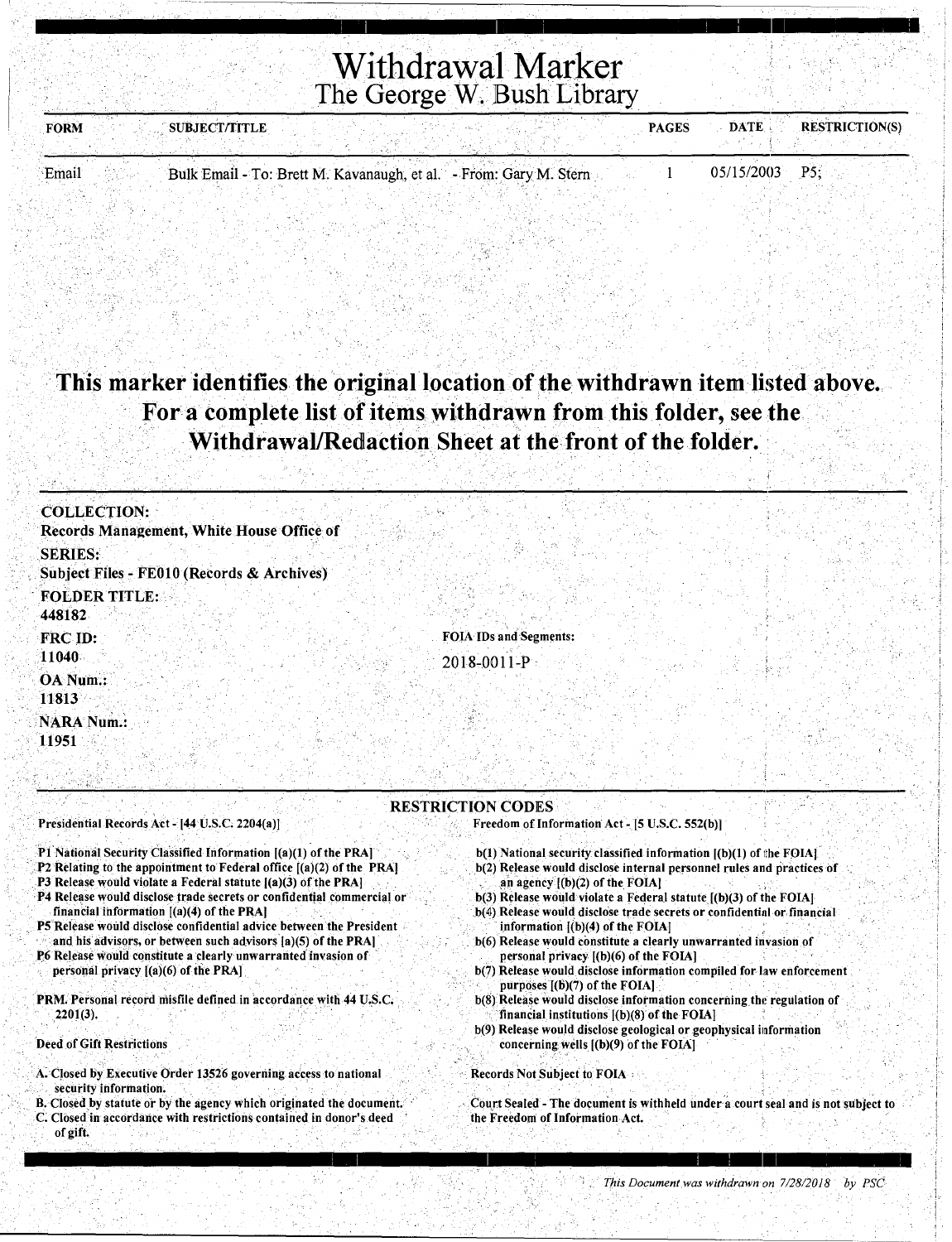| <b>FORM</b> | <b>SUBJECT/TITLE</b> |                                                         | <b>PAGES</b> | <b>DATE</b>       | <b>RESTRICTION(S)</b> |
|-------------|----------------------|---------------------------------------------------------|--------------|-------------------|-----------------------|
|             |                      |                                                         |              |                   |                       |
| Letter      |                      | Dear Mr. Carlin - To: John Carlin - From: Harriet Miers |              | <b>05/08/2003</b> | D٢                    |

#### This marker identifies the original location of the withdrawn item listed above. For a complete list of items withdrawn from this folder, see the Withdrawal/Redaction Sheet at the front of the folder.

| <b>COLLECTION:</b><br>Records Management, White House Office of |                                       |
|-----------------------------------------------------------------|---------------------------------------|
| <b>SERIES:</b><br>Subject Files - FE010 (Records & Archives)    |                                       |
| <b>FOLDER TITLE:</b><br>448182                                  |                                       |
| FRC ID:<br>11040                                                | FOIA IDs and Segments:<br>2018-0011-P |
| OA Num.:<br>11813                                               |                                       |
| <b>NARA Num.:</b><br>11951                                      |                                       |

#### RESTRICTION CODES

Presidential Records Act - [44 U.S.C. 2204(a))

Pl National Security Classified Information [(a)(l) of the PRA)

- P2 Relating to the appointment to Federal office  $[(a)(2)$  of the PRA]
- P3 Release would violate a Federal statute [(a)(3) of the PRA)
- P4.Release would disclose trade secrets or confidential commercial or financial information [(a)(4) of the PRA).
- P5 Release would disclose confidential advice between the President and his advisors, or between such advisors [a)(5) of the PRA]
- P6 Release would constitute a clearly unwarranted invasion of personal privacy [(a)(6) of the PRA)

PRM. Personal record misfile defined in accordance with 44 U.S.C. 2201(3).

Deed of Gift Restrictions

- A. Closed by Executive Order 13526 governing access to national security information.
- B. Closed by statute or by the agency which originated the document.
- C. Closed in accordance with restrictions contained in donor's deed of gift.
- Freedom of.Information Act [5 U.S.C. 552(b))
- b(l) National security classified information [(b)(l) of the FOIA)
- b(2) Release would disclose internal personnel rules and practices of an agency [(b)(2) of the FOIA)
- $b(3)$  Release would violate a Federal statute  $[(b)(3)$  of the FOIA]
- b(4) Release would disclose trade secrets or confidential or financial information [(b)(4) of the FOIA)
- b(6) Release would constitute a.ciearly unwarranted invasion of personal privacy [(b)(6) of the FOIA)
- b(7) Release would disclose information compiled for law enforcement purposes [(b)(7) of the FOIA)
- b(8) Release would disclose information concerning the regulation of financial institutions  $[(b)(8)$  of the FOIA]
- b(9) Release would disclose geological or geophysical information concerning wells [(b)(9) of the FOIA)

#### Records Not Subject to FOIA

Court Sealed - The document is withheld under a court seal and. is not subject to the Freedom of Information Act.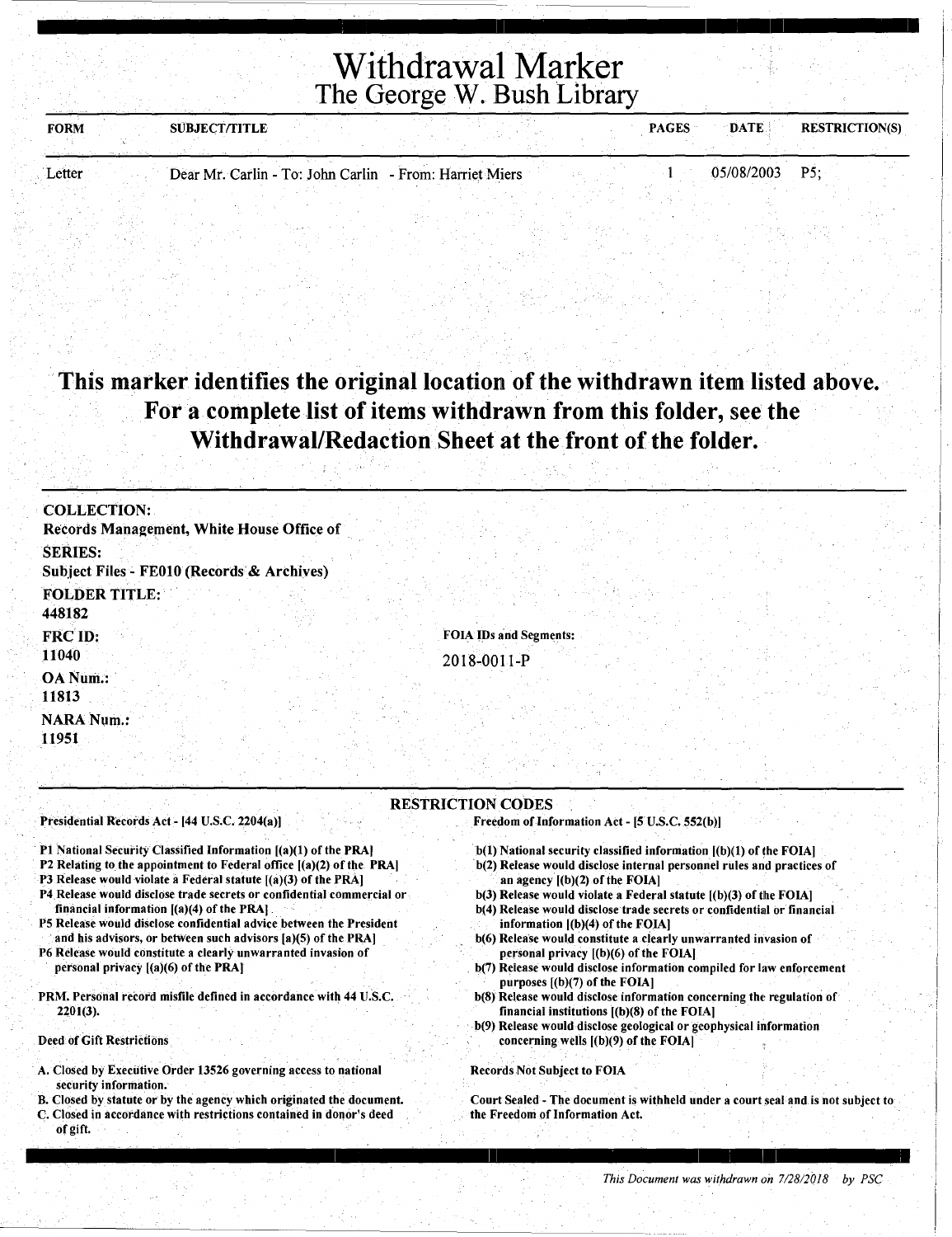| <b>SUBJECT/TITLE</b><br><b>FORM</b>                                                 | <b>PAGES</b> | <b>DATE</b>    | <b>RESTRICTION(S)</b> |
|-------------------------------------------------------------------------------------|--------------|----------------|-----------------------|
| Disposal of Electronic Mail - To: Harriet E. Miers - From: Terry Good<br>Memorandum |              | 08/01/2002 P5: |                       |
|                                                                                     |              |                |                       |

### This marker identifies the original location of the withdrawn item listed above. For a complete list of items withdrawn from this folder, see the Withdrawal/Redaction Sheet at the front of the folder.

| <b>COLLECTION:</b>                                                                                                                        |  |
|-------------------------------------------------------------------------------------------------------------------------------------------|--|
| Records Management, White House Office of                                                                                                 |  |
| <b>SERIES:</b><br>Subject Files - FE010 (Records & Archives)                                                                              |  |
| <b>FOLDER TITLE:</b><br>448182                                                                                                            |  |
| <b>FOIA IDs and Segments:</b><br>FRC ID:                                                                                                  |  |
| 11040<br>2018-0011-P                                                                                                                      |  |
| OA Num.:<br>11813                                                                                                                         |  |
| <b>NARA Num.:</b><br>11951                                                                                                                |  |
|                                                                                                                                           |  |
| <b>RESTRICTION CODES</b>                                                                                                                  |  |
| Presidential Records Act - [44 U.S.C. 2204(a)]<br>Freedom of Information Act - [5 U.S.C. 552(b)]                                          |  |
| P1 National Security Classified Information [(a)(1) of the PRA]<br>$b(1)$ National security classified information $[(b)(1)$ of the FOIA] |  |

- P2 Relating to the appointment to Federal office  $[(a)(2)$  of the PRA]
- **P3 Release would violate a Federal statute**  $[(a)(3)$  **of the PRA]**
- P4 Release would disclose trade secrets or confidential commercial or financial information [(a)(4) of the PRA]
- PS Release would disclose confidential advice between the President and his advisors, or between such advisors [a)(S) of tine PRA)
- P6 Release would constitute a clearly unwarranted invasion of personal privacy [(a)(6) of the PRA)
- PRM. Personal record misfile defined in accordance with 44 U.S.C. 2201(3).

Deed of Gift Restrictions

- A. Closed by Executive Order 13526 governing access to national security information.
- B. Closed by statute or by the agency which originated the document.
- C. Closed in accordance with restrictions contained in donor's deed of gift.
- b(2) Release would disclose internal personnel rules and practices of an agency [(b)(2) of the FOIA]
- b(3) Release would violate a Federal statute  $[(b)(3)$  of the FOIA]
- b(4) Release would disclose trade secrets or confidential or financial information [(b)(4) of the FOIA]
- b(6) Release would constitute a clearly unwarranted invasion of personal privacy [(b)(6) of the FOIA]
- b(7) Release would disclose information compiled for law enforcement purposes [(b)(7) of the FOIA]
- b(8) Release would disclose information concerning the regulation of financial institutions [(b)(8) of the FOIA]
- b(9) Release would disclose geological or geophysical information concerning wells [(b)(9) of the FOIA]

Records *Not* Subject to FOIA

Court Sealed - The document is withheld under a court seal and is not subject to the Freedom of Information Act.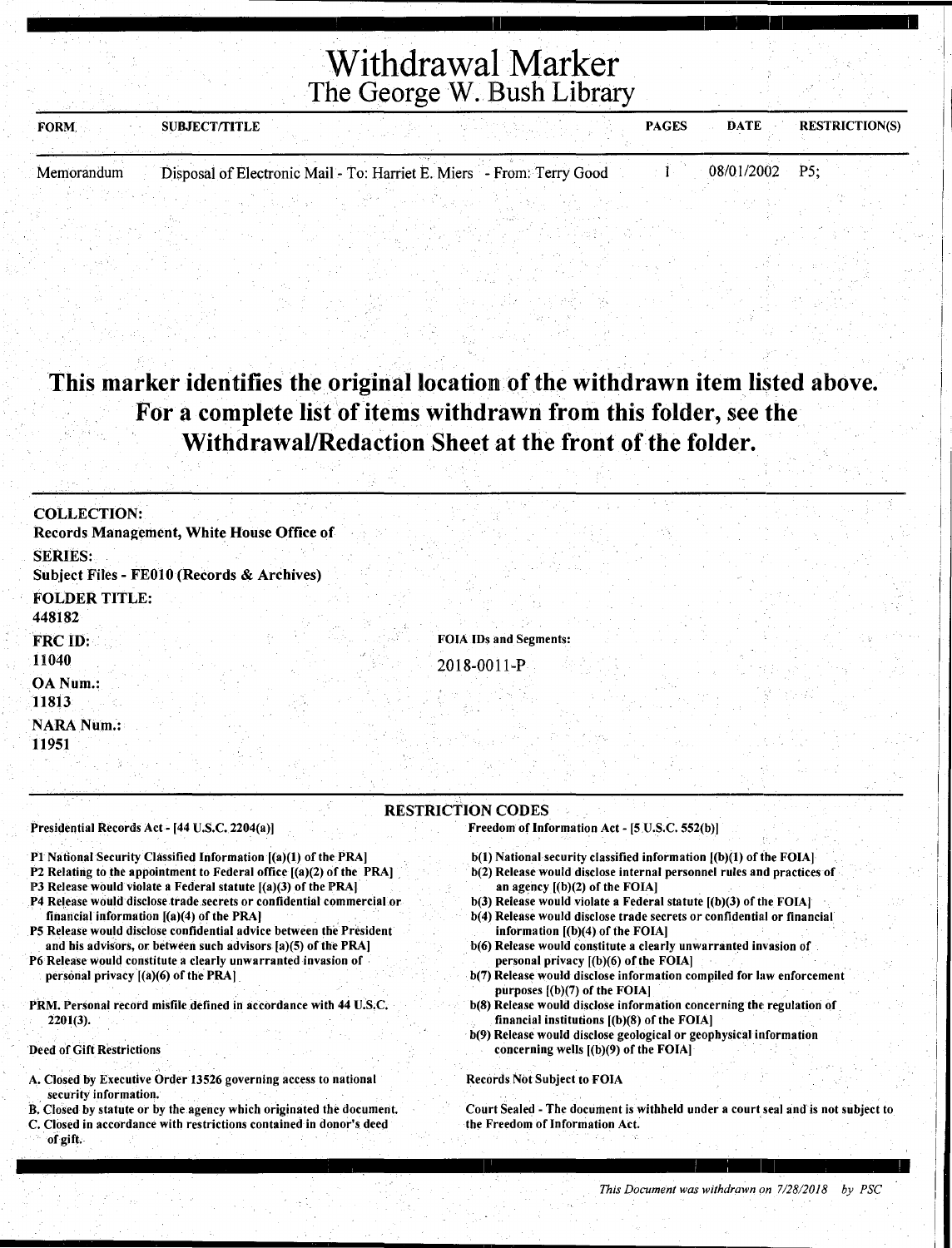| <b>FORM</b> | <b>SUBJECT/TITLE</b>                                                 |  | <b>DATE</b><br><b>PAGES</b> | <b>RESTRICTION(S)</b> |
|-------------|----------------------------------------------------------------------|--|-----------------------------|-----------------------|
|             |                                                                      |  |                             |                       |
| Memorandum  | Disposal Agreement for Electronic Mail - To: Brett Kavanaugh - From: |  | $05/10/2002$ P5:            |                       |
|             | Terry Good                                                           |  |                             |                       |

### **This marker identifies the original location of the withdrawn item listed above. For a complete list of items withdrawn from this folder,** see **the Withdrawal/Redaction Sheet at the front of the folder.**

| <b>COLLECTION:</b>                                                                                                                                                                                                                                                                                                                                                                                                                                                                                                                                                                     |                                                                                                                                                                                                                                                                                                                                                                                                                                                                                                                                                                                                |
|----------------------------------------------------------------------------------------------------------------------------------------------------------------------------------------------------------------------------------------------------------------------------------------------------------------------------------------------------------------------------------------------------------------------------------------------------------------------------------------------------------------------------------------------------------------------------------------|------------------------------------------------------------------------------------------------------------------------------------------------------------------------------------------------------------------------------------------------------------------------------------------------------------------------------------------------------------------------------------------------------------------------------------------------------------------------------------------------------------------------------------------------------------------------------------------------|
| Records Management, White House Office of                                                                                                                                                                                                                                                                                                                                                                                                                                                                                                                                              |                                                                                                                                                                                                                                                                                                                                                                                                                                                                                                                                                                                                |
| <b>SERIES:</b><br>Subject Files - FE010 (Records & Archives)                                                                                                                                                                                                                                                                                                                                                                                                                                                                                                                           |                                                                                                                                                                                                                                                                                                                                                                                                                                                                                                                                                                                                |
| <b>FOLDER TITLE:</b><br>448182                                                                                                                                                                                                                                                                                                                                                                                                                                                                                                                                                         |                                                                                                                                                                                                                                                                                                                                                                                                                                                                                                                                                                                                |
| FRC ID:                                                                                                                                                                                                                                                                                                                                                                                                                                                                                                                                                                                | <b>FOIA IDs and Segments:</b>                                                                                                                                                                                                                                                                                                                                                                                                                                                                                                                                                                  |
| 11040                                                                                                                                                                                                                                                                                                                                                                                                                                                                                                                                                                                  | 2018-0011-P                                                                                                                                                                                                                                                                                                                                                                                                                                                                                                                                                                                    |
| OA Num.:<br>11813                                                                                                                                                                                                                                                                                                                                                                                                                                                                                                                                                                      |                                                                                                                                                                                                                                                                                                                                                                                                                                                                                                                                                                                                |
| <b>NARA Num.:</b><br>11951                                                                                                                                                                                                                                                                                                                                                                                                                                                                                                                                                             |                                                                                                                                                                                                                                                                                                                                                                                                                                                                                                                                                                                                |
|                                                                                                                                                                                                                                                                                                                                                                                                                                                                                                                                                                                        | <b>RESTRICTION CODES</b>                                                                                                                                                                                                                                                                                                                                                                                                                                                                                                                                                                       |
| Presidential Records Act - [44 U.S.C. 2204(a)]                                                                                                                                                                                                                                                                                                                                                                                                                                                                                                                                         | Freedom of Information Act - [5 U.S.C. 552(b)]                                                                                                                                                                                                                                                                                                                                                                                                                                                                                                                                                 |
| P1 National Security Classified Information [(a)(1) of the PRA]<br>P2 Relating to the appointment to Federal office $[(a)(2)$ of the PRA]<br>P3 Release would violate a Federal statute $[(a)(3)$ of the PRA]<br>P4 Release would disclose trade secrets or confidential commercial or<br>financial information $[(a)(4)$ of the PRA]<br>P5 Release would disclose confidential advice between the President<br>and his advisors, or between such advisors [a](5) of the PRA]<br>P6 Release would constitute a clearly unwarranted invasion of<br>personal privacy $(a)(6)$ of the PRA | $b(1)$ National security classified information $(a)(1)$ of the FOIA<br>b(2) Release would disclose internal personnel rules and practices of<br>an agency $[(b)(2)$ of the FOIA]<br>$b(3)$ Release would violate a Federal statute $(a)(3)$ of the FOIA.<br>b(4) Release would disclose trade secrets or confidential or financial<br>information [(b)(4) of the FOIA]<br>b(6) Release would constitute a clearly unwarranted invasion of<br>personal privacy [(b)(6) of the FOIA]<br>b(7) Release would disclose information compiled for law enforcement<br>purposes $[(b)(7)$ of the FOIA] |
| PRM. Personal record misfile defined in accordance with 44 U.S.C.                                                                                                                                                                                                                                                                                                                                                                                                                                                                                                                      | b(8) Release would disclose information concerning the regulation of                                                                                                                                                                                                                                                                                                                                                                                                                                                                                                                           |

PRM. Personal record misfile defined in accordance with 44 U.S.C. 220l(3).

Deed of Gift Restrictions

- A. Closed by Executive Order 13526 governing access to national security information.
- B. Closed by statute or by the agency which originated the document. C. Closed in accordance with restrictions contained in donor's deed of gift.
- financial institutions [(b)(8) of the FOIA) b(9) Release would disclose geological or geophysical information concerning wells [(b)(9) of the FOIA)

Records Not Subject to FOIA

Court Sealed - The document is withheld under a court seal and is not subject to the Freedom of Information Act.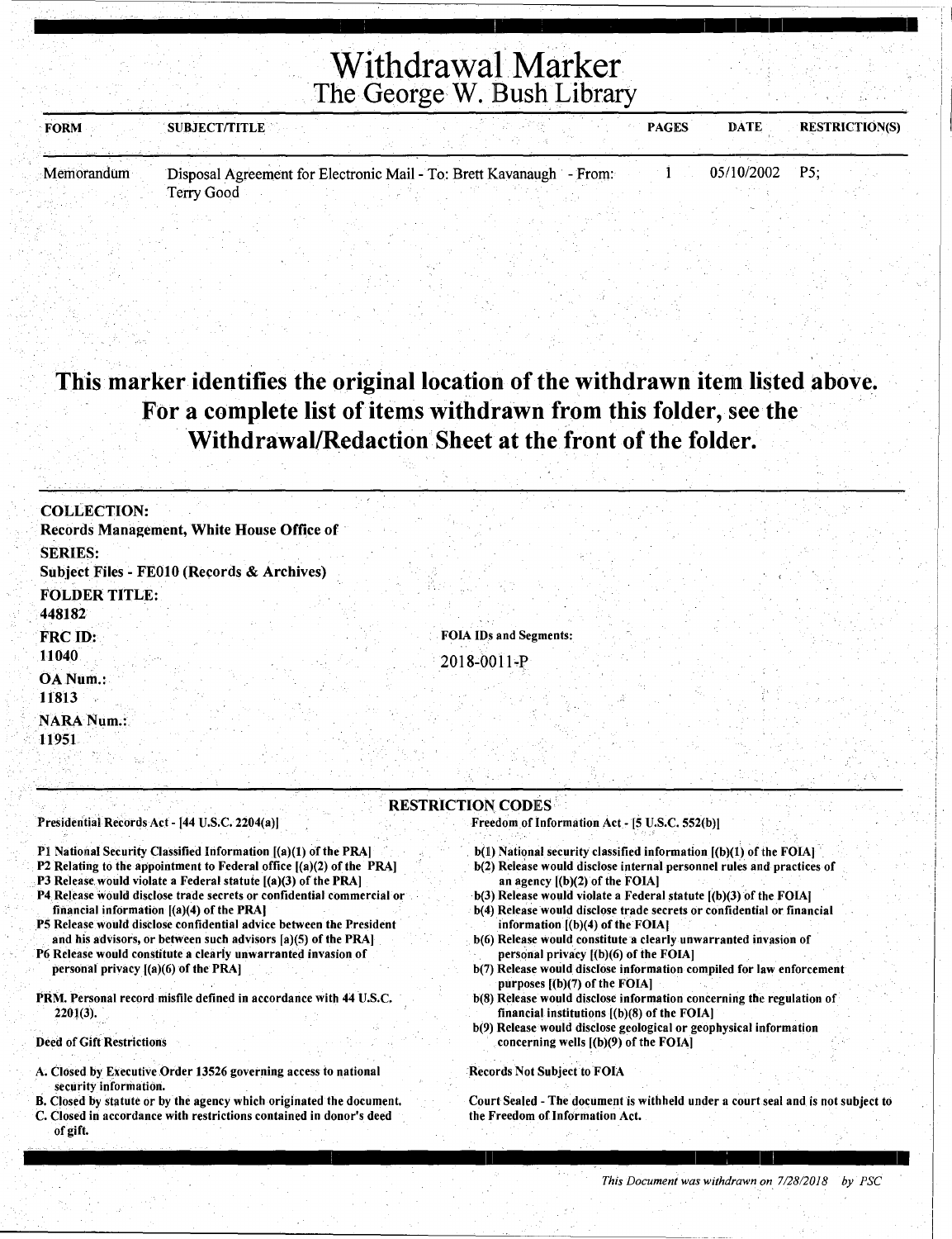| <b>FORM</b>   | <b>SUBJECT/TITLE</b> |                                                         | <b>PAGES</b> | <b>RESTRICTION(S)</b><br><b>DATE</b> |
|---------------|----------------------|---------------------------------------------------------|--------------|--------------------------------------|
|               |                      |                                                         |              |                                      |
| <b>Letter</b> |                      | Dear Mr. Carlin - To: John Carlin - From: Harriet Miers |              | ۰D۲<br>N.D.                          |

. . This marker identifies the original location of the withdrawn item listed above. For a complete list of items withdrawn from this folder, seethe Withdrawal/Redaction Sheet at the front of the folder.

| <b>COLLECTION:</b><br>Records Management, White House Office of |  |
|-----------------------------------------------------------------|--|
| <b>SERIES:</b><br>Subject Files - FE010 (Records & Archives)    |  |
| <b>FOLDER TITLE:</b><br>448182                                  |  |
| FOIA IDs and Segments:<br>FRC ID:<br>11040<br>2018-0011-P       |  |
| OA Num.:<br>11813                                               |  |
| <b>NARA Num.:</b><br>11951                                      |  |

#### Presidential Records Act - [44 U.S.C. 2204(a)]

- P1 National Security Classified Information [(a)(1) of the PRA]
- P2 Relating to the appointment to Federal office [(a)(2) of the PRA)
- P3 Release would violate a Federal statute [(a)(3) of the PRA]
- P4 Release would disdose trade secrets or confidential commercial or financial information [(a)(4) of the PRA]
- 5 Release would disclose confidential advice between the President and his advisors, or between such advisors [a)(5) of the PRA]
- P6 Release would constitute a clearly unwarranted invasion of personal privacy [(a)(6) of the PRA]
- PRM. Personal record misfile defined in accordance with 44 U.S.C. 2201(3).

Deed of Gift Restrictions

- A. Closed by Executive Order 13526 governing access to national security information.
- B. Closed by statute or by the agency which originated the document. C. Closed in accordance with restrictions contained in donor's deed of gift;

RESTRICTION CODES

Freedom of Information Act - [5 U.S.C. 552(b)]

- b(l) National security classified information [(b)(l) of the FOIA] b(2) Release would disclose internal personnel rules and practices of
- an agency [(b)(2) of the FOIA] b(3) Release would violate a Federal statute  $[(b)(3)$  of the FOIA]
- b(4) Release would disclose trade secrets or confidential or financial information [(b)(4) of the FOIA]
- b(6) Release would constitute a clearly unwarranted invasion of personal privacy [(b)(6) of the FOIA]
- b(7) Release would disclose information compiled for law.enforcement purposes [(b)(7) of the FOIA]
- b(8) Release would. disclose information concerning the regulation of. fimmcial institutions [(b)(8) of the FOIA]
- b(9) Release would disclose geological or geophysical information concerning wells [(b)(9) of the FOIA]

I 11 I : I i

#### Records Not Subject to FOIA

Court Sealed -The document is withheld under· a court seal and is not subject to the Freedom of Information Act.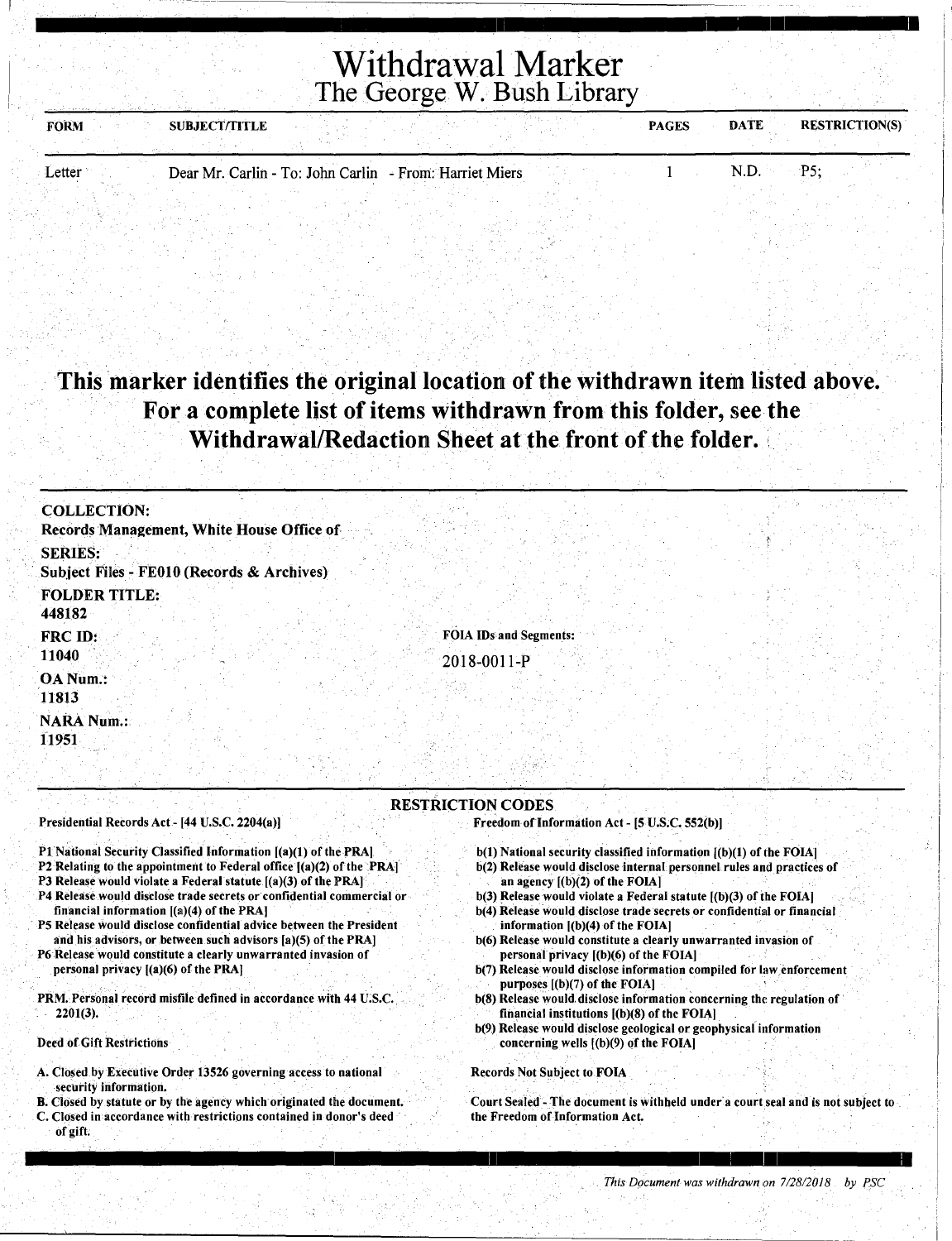i <u>ma je na svoje starije i kao pri se na svoje s prostavljeno predsedno kao predsedno s</u>

| <b>FORM</b><br>and the control through the company of the control of the control of the | <b>SUBJECT/TITLE</b> |                                                         | <b>PAGES</b> | <b>DATE</b> | <b>RESTRICTION(S)</b> |
|-----------------------------------------------------------------------------------------|----------------------|---------------------------------------------------------|--------------|-------------|-----------------------|
| Letter                                                                                  |                      | Dear Mr. Carlin - To: John Carlin - From: Harriet Miers |              |             | DК                    |

### This marker identifies the original location of the withdrawn item listed above. For a complete list of items withdrawn from this folder, see the Withdrawal/Redaction Sheet at the front of the folder.

| <b>COLLECTION:</b>                                                                                                                        |                                                                                                                                               |
|-------------------------------------------------------------------------------------------------------------------------------------------|-----------------------------------------------------------------------------------------------------------------------------------------------|
| Records Management, White House Office of                                                                                                 |                                                                                                                                               |
| <b>SERIES:</b>                                                                                                                            |                                                                                                                                               |
| Subject Files - FE010 (Records & Archives)                                                                                                |                                                                                                                                               |
| <b>FOLDER TITLE:</b>                                                                                                                      |                                                                                                                                               |
| 448182                                                                                                                                    |                                                                                                                                               |
| FRC ID:                                                                                                                                   | <b>FOIA IDs and Segments:</b>                                                                                                                 |
| 11040                                                                                                                                     | 2018-0011-P                                                                                                                                   |
| OA Num.:                                                                                                                                  |                                                                                                                                               |
| 11813                                                                                                                                     |                                                                                                                                               |
| <b>NARA Num.:</b>                                                                                                                         |                                                                                                                                               |
| 11951                                                                                                                                     |                                                                                                                                               |
|                                                                                                                                           |                                                                                                                                               |
|                                                                                                                                           |                                                                                                                                               |
|                                                                                                                                           | <b>RESTRICTION CODES</b>                                                                                                                      |
| Presidential Records Act - [44 U.S.C. 2204(a)]                                                                                            | Freedom of Information Act - [5 U.S.C. 552(b)].                                                                                               |
|                                                                                                                                           |                                                                                                                                               |
| P1 National Security Classified Information [(a)(1) of the PRA]<br>P2 Relating to the appointment to Federal office $[(a)(2)$ of the PRAI | b(1) National security classified information ((b)(1) of the FOIA]<br>b(2) Release would disclose internal personnel rules and practices of   |
| P3 Release would violate a Federal statute [(a)(3) of the PRA]                                                                            | an agency $[(b)(2)$ of the FOIA]                                                                                                              |
| P4 Release would disclose trade secrets or confidential commercial or<br>financial information $[(a)(4)$ of the PRA]                      | $b(3)$ Release would violate a Federal statute $(6)(3)$ of the FOIA<br>b(4) Release would disclose trade secrets or confidential or financial |
| P5 Release would disclose confidential advice between the President                                                                       | information [(b)(4) of the FOIA]                                                                                                              |
| and his advisors, or between such advisors [a](5) of the PRA]                                                                             | b(6) Release would constitute a clearly unwarranted invasion of                                                                               |
| P6 Release would constitute a clearly unwarranted invasion of<br>personal privacy $[(a)(6)$ of the PRA]                                   | personal privacy $[(b)(6)$ of the FOIA]<br>b(7) Release would disclose information compiled for law enforcement                               |
|                                                                                                                                           | purposes $[(b)(7)$ of the FOIA]                                                                                                               |
| PRM. Personal record misfile defined in accordance with 44 U.S.C.<br>$2201(3)$ .                                                          | b(8) Release would disclose information concerning the regulation of<br>financial institutions $(6)(8)$ of the FOIA]                          |
|                                                                                                                                           | b(9) Release would disclose geological or geophysical information                                                                             |
| Deed of Gift Restrictions                                                                                                                 | concerning wells $[(b)(9)$ of the FOIA]                                                                                                       |
| A. Closed by Executive Order 13526 governing access to national                                                                           | <b>Records Not Subject to FOIA</b>                                                                                                            |
| security information.                                                                                                                     |                                                                                                                                               |
| パイ おきにね しょうきょうしょくほう<br>$\sim$                                                                                                             |                                                                                                                                               |

B. Closed by statute or by the agency which originated the document. C. Closed in accordance with restrictions contained in. donor's deed of gift.

Court Sealed - The document is withheld urnder a court seal and is not subject to the Freedom of Information Act.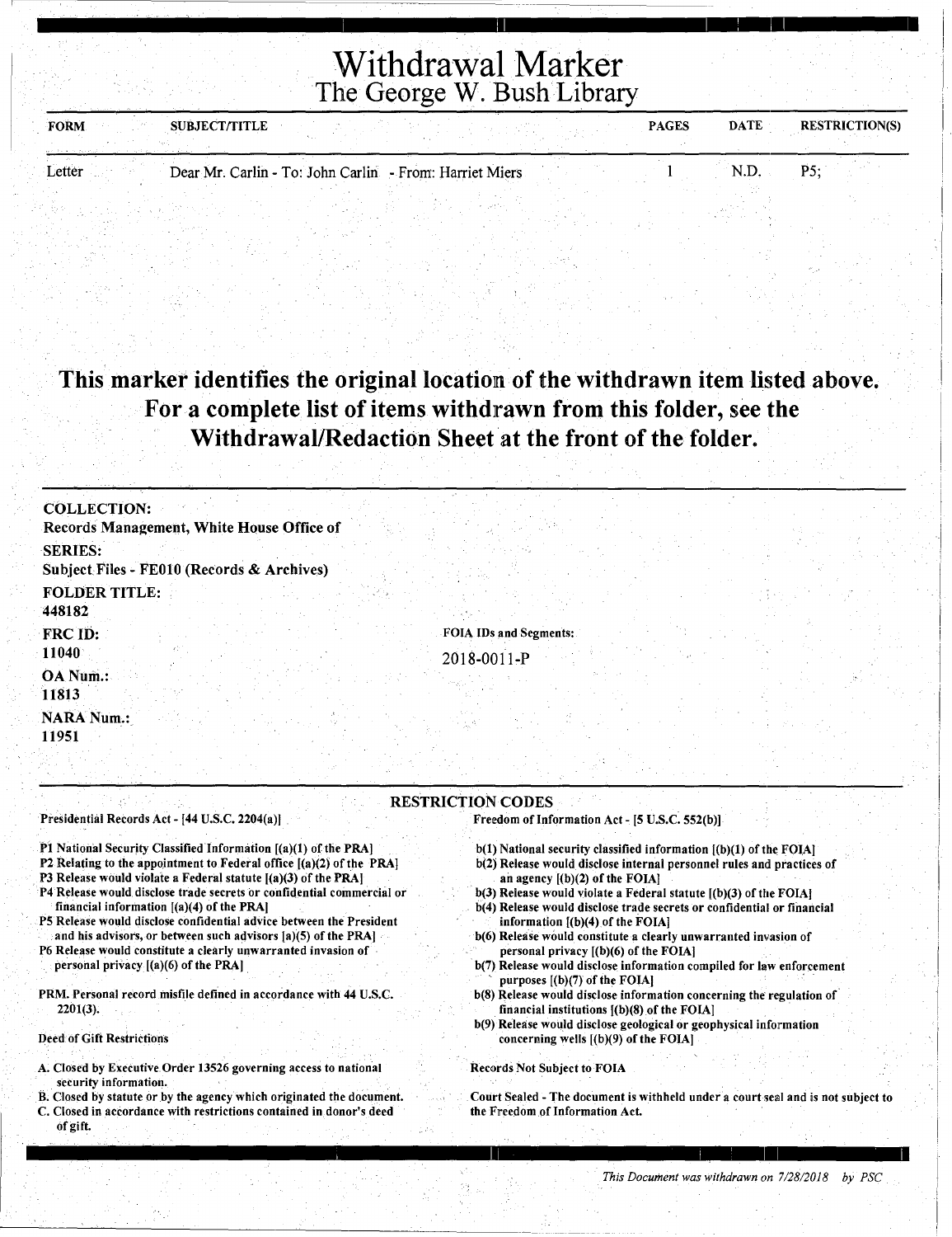| <b>FORM</b> | <b>SUBJECT/TITLE</b> |                                                            | <b>PAGES</b> | <b>RESTRICTION(S)</b><br>DATE : |
|-------------|----------------------|------------------------------------------------------------|--------------|---------------------------------|
|             |                      |                                                            |              |                                 |
| Letter      |                      | Dear Mr. Carlin - To: John W. Carlin - From: Harriet Miers |              | Dς                              |

#### This marker identifies the original location of the withdrawn item listed above. For a complete list of items withdrawn from this folder, see the Withdrawal/Redaction Sheet at the front of the folder.

| <b>COLLECTION:</b>                                                                                                                                                                                                                                                                                                                 |                                                                                                                                                                                                                                                                                                                                       |
|------------------------------------------------------------------------------------------------------------------------------------------------------------------------------------------------------------------------------------------------------------------------------------------------------------------------------------|---------------------------------------------------------------------------------------------------------------------------------------------------------------------------------------------------------------------------------------------------------------------------------------------------------------------------------------|
| Records Management, White House Office of<br><b>SERIES:</b><br>Subject Files - FE010 (Records & Archives)                                                                                                                                                                                                                          |                                                                                                                                                                                                                                                                                                                                       |
| <b>FOLDER TITLE:</b><br>448182                                                                                                                                                                                                                                                                                                     |                                                                                                                                                                                                                                                                                                                                       |
| <b>FRC ID:</b>                                                                                                                                                                                                                                                                                                                     | FOIA IDs and Segments:                                                                                                                                                                                                                                                                                                                |
| 11040                                                                                                                                                                                                                                                                                                                              | 2018-0011-P                                                                                                                                                                                                                                                                                                                           |
| OA Num.:                                                                                                                                                                                                                                                                                                                           |                                                                                                                                                                                                                                                                                                                                       |
| 11813                                                                                                                                                                                                                                                                                                                              |                                                                                                                                                                                                                                                                                                                                       |
| <b>NARA Num.:</b>                                                                                                                                                                                                                                                                                                                  |                                                                                                                                                                                                                                                                                                                                       |
| 11951                                                                                                                                                                                                                                                                                                                              |                                                                                                                                                                                                                                                                                                                                       |
|                                                                                                                                                                                                                                                                                                                                    |                                                                                                                                                                                                                                                                                                                                       |
| Presidential Records Act - [44 U.S.C. 2204(a)]                                                                                                                                                                                                                                                                                     | <b>RESTRICTION CODES</b><br><b>Freedom of Information Act - [5 U.S.C. 552(b)]</b>                                                                                                                                                                                                                                                     |
| P1 National Security Classified Information ((a)(1) of the PRA]<br>P2 Relating to the appointment to Federal office [(a)(2) of the PRA]<br>P3 Release would violate a Federal statute [(a)(3) of the PRA]<br>P4 Release would disclose trade secrets or confidential commercial or<br>financial information $[(a)(4)$ of the PRA]. | $b(1)$ National security classified information $[(b)(1)$ of the FOIA]<br>b(2) Release would disclose internal personnel rules and practices of<br>an agency $[(b)(2)$ of the FOIA]<br>$b(3)$ Release would violate a Federal statute $(6)(3)$ of the FOIA]<br>b(4) Release would disclose trade secrets or confidential or financial |
| P5 Release would disclose confidential advice between the President<br>and his advisors, or between such advisors [a)(5) of the PRA]                                                                                                                                                                                               | information $[(b)(4)$ of the FOIA]<br>b(6) Release would constitute a clearly unwarranted invasion of                                                                                                                                                                                                                                 |
| P6 Release would constitute a clearly unwarranted invasion of                                                                                                                                                                                                                                                                      | personal privacy $(1)(6)$ of the FOIA.                                                                                                                                                                                                                                                                                                |
| personal privacy ((a)(6) of the PRA]                                                                                                                                                                                                                                                                                               | b(7) Release would disclose information compiled for law enforcement<br>purposes $[(b)(7)$ of the FOIA]                                                                                                                                                                                                                               |
| PRM. Personal record misfile defined in accordance with 44 U.S.C.<br>$2201(3)$ .                                                                                                                                                                                                                                                   | b(8) Release would disclose information concerning the regulation of<br>financial institutions $(6)(8)$ of the FOIA]                                                                                                                                                                                                                  |
| <b>Deed of Gift Restrictions</b>                                                                                                                                                                                                                                                                                                   | b(9) Release would disclose geological or geophysical information<br>concerning wells [(b)(9) of the FOIA]                                                                                                                                                                                                                            |
| A. Closed by Executive Order 13526 governing access to national<br>security information.                                                                                                                                                                                                                                           | Records Not Subject to FOIA                                                                                                                                                                                                                                                                                                           |

B. Closed by statute or by the agency which originated the document. C. Closed in accordance with restrictions contained in donor's deed

. of gift.

Court Sealed - The document is withheld under a court seal and is not subject to the Freedom of Information Act.

: 11 I : I I

This Document was withdrawn on  $7/28/2018$  by PSC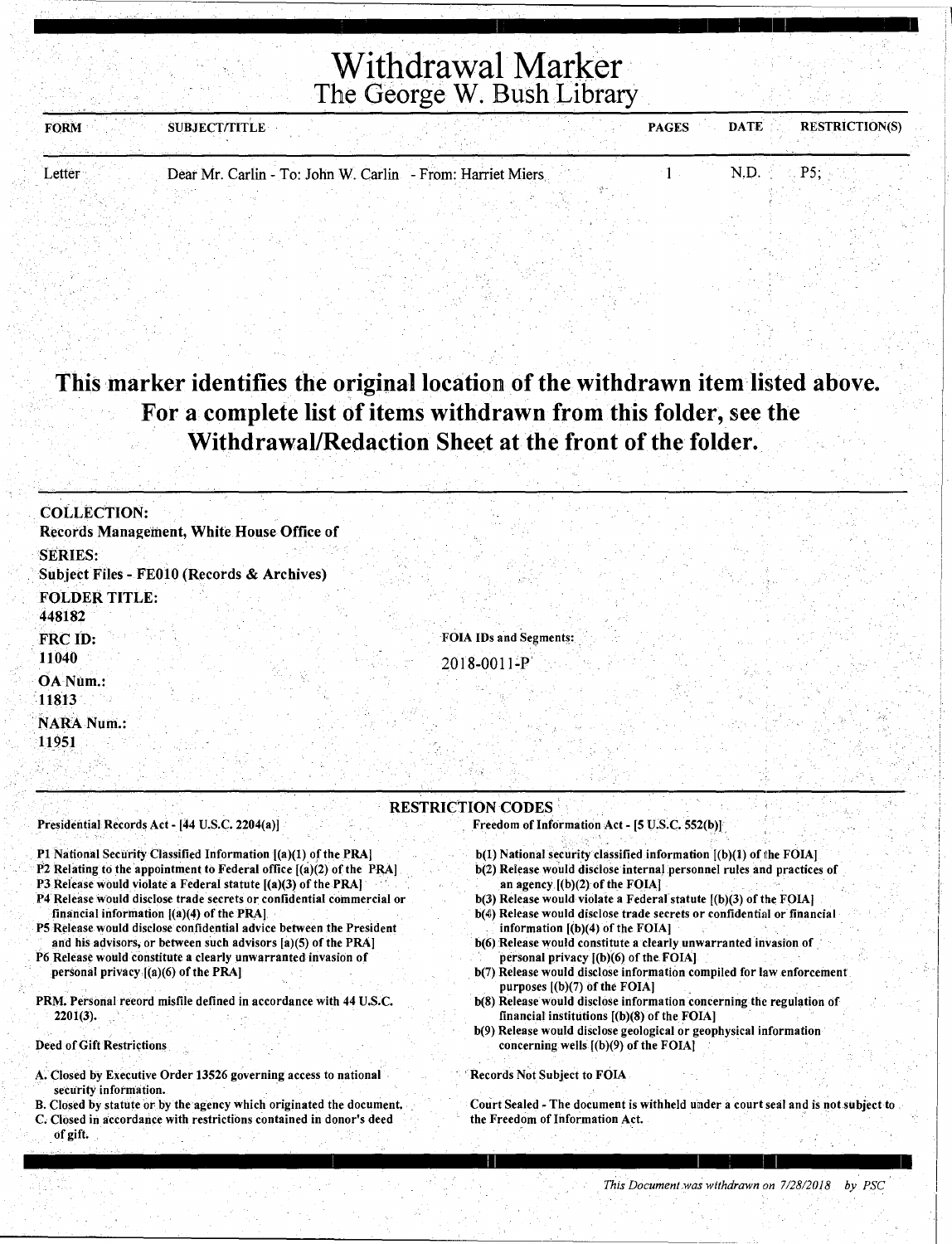| <b>FORM</b> | <b>SUBJECT/TITLE</b> |  |                                                            | <b>PAGES</b> | <b>DATE</b> | <b>RESTRICTION(S)</b> |
|-------------|----------------------|--|------------------------------------------------------------|--------------|-------------|-----------------------|
|             |                      |  |                                                            |              |             |                       |
| Letter      |                      |  | Dear Mr. Carlin - To: John W. Carlin - From: Harriet Miers |              | N.D.        | P٢                    |

#### This marker identifies the original location of the withdrawn item listed above. For a complete list of items withdrawn from this folder, see the Withdrawal/Redaction Sheet at the front of the folder.

| <b>COLLECTION:</b><br>Records Management, White House Office of    |                                                                            |
|--------------------------------------------------------------------|----------------------------------------------------------------------------|
| <b>SERIES:</b><br>Subject Files - FE010 (Records & Archives)       |                                                                            |
| <b>FOLDER TITLE:</b><br>448182                                     |                                                                            |
| FRC ID:<br>11040                                                   | <b>FOIA IDs and Segments:</b><br>2018-0011-P                               |
| OA Num.:<br>11813                                                  |                                                                            |
| <b>NARA Num.:</b><br>11951                                         |                                                                            |
| Presidential Records Act - [44 U.S.C. 2204(a)]                     | <b>RESTRICTION CODES</b><br>Freedom of Information Act - [5 U.S.C. 552(b)] |
| The Massical Consister Claudines To Consistent (CA)(A) and a TIMAT | <b>LOVELY CROSS METROPOLIC ALGORITHM</b>                                   |

- Pl National Security Classified Information [(a)(l) of the PRAJ
- P2 Relating to the appointment to Federal office [(a)(2) of the PRA]
- P3 Release would violate a Federal statute [(a)(3) of the PRA] P4 Release would disclose trade secrets or confidential commercial or
- financial information  $[(a)(4)$  of the PRA] PS Release would disclose confidential advice between the President and his advisors, or between such advisors [a)(S) of the PRA]
- P6 Release would constitute a clearly unwarranted invasion of personal privacy [(a)(6) of the PRA)
- PRM. Personal record misfile defined in accordance with 44 U.S.C. 2201(3).

Deed of Gift Restrictions

- A. Closed by Executive Order 13526 governing access to national security information.
- B. Closed by statute or by the agency which originated the document. C. Closed in accordance with restrictions contained in donor's deed
- of gift.
- b(l) National security classified information [(b)(l) of the FOIA]
- b(2) Release would disclose internal personnel rules and practices of. an agency [(b)(2) of the FOIA]
- b(3) Release would violate a Federal statute [(b)(3) of the FOIA]
- b(4) Release would disclose trade secrets or confidential or financial information [(b)(4) of the FOIA]
- b(6) Release would constitute a clearly unwarranted invasion of personal privacy [(b)(6) of the FOIA]
- b(7) Release would disclose information compiled for law enforcement purposes  $[(b)(7)$  of the FOIA]
- b(8) Release would disclose information concerning the regulation of financial institutions [(b)(8) of the FOIA)
- b(9) Release would disclose geological or geophysical information concerning wells [(b)(9) of the FOIA]

Records Not Subject. to FOIA

Court Sealed - The document is withheld under a court seal and is not subject to the Freedom of Information Act.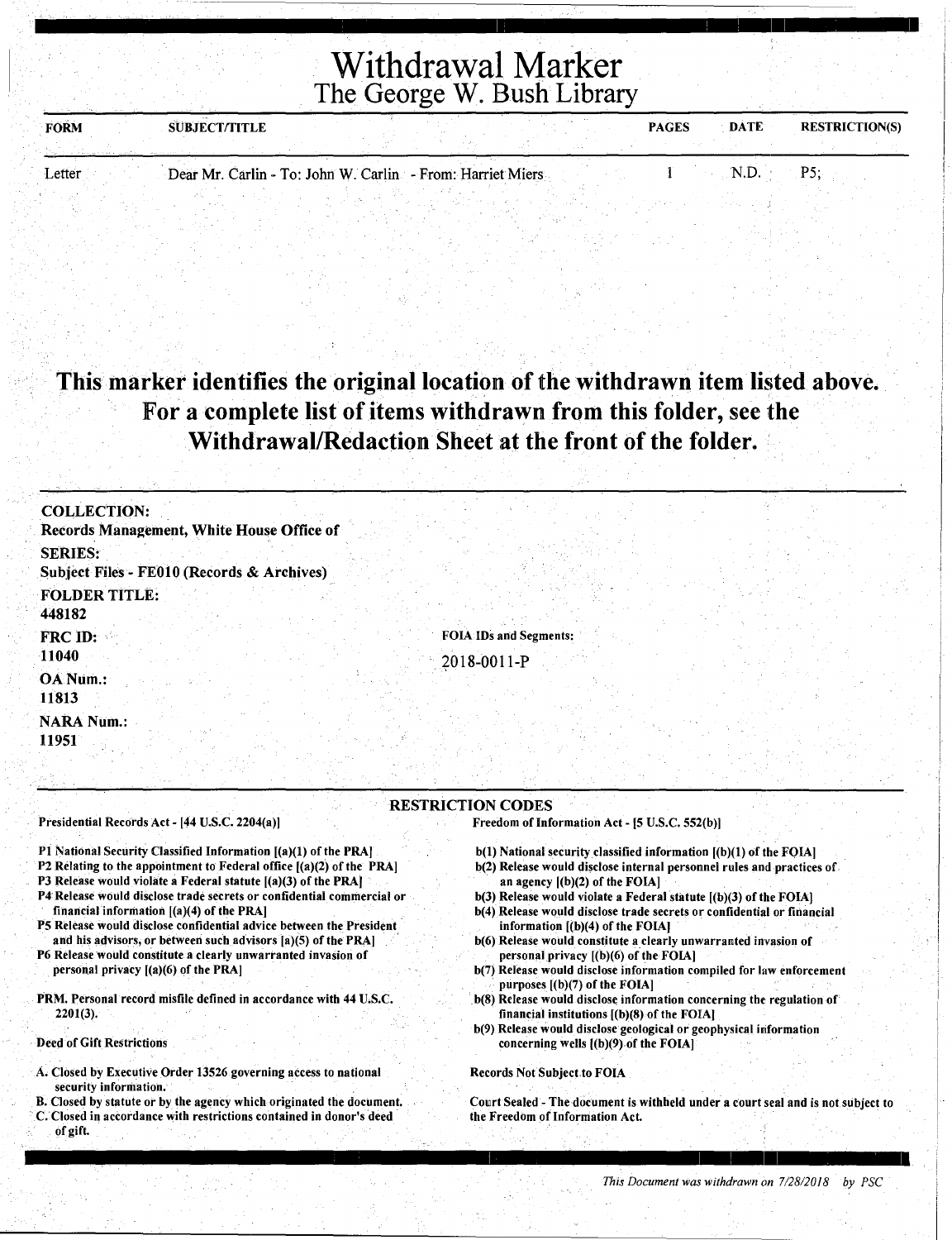| <b>FORM</b> | <b>SUBJECT/TITLE</b> |                                                         | <b>PAGES</b> | <b>DATE</b>      | <b>RESTRICTION(S)</b> |
|-------------|----------------------|---------------------------------------------------------|--------------|------------------|-----------------------|
|             |                      |                                                         |              |                  |                       |
| Letter      |                      | Dear Mr. Carlin - To: John Carlin - From: Harriet Miers |              | $03/28/2001$ P5: |                       |

### This marker identifies the original location of the withdrawn item listed above. For a complete list of items withdrawn from this folder, see the Withdrawal/Redaction Sheet at the front of the folder.

| <b>COLLECTION:</b><br>Records Management, White House Office of |                                              |
|-----------------------------------------------------------------|----------------------------------------------|
| <b>SERIES:</b><br>Subject Files - FE010 (Records & Archives)    |                                              |
| <b>FOLDER TITLE:</b><br>448182                                  |                                              |
| FRC ID:<br>11040                                                | <b>FOIA IDs and Segments:</b><br>2018-0011-P |
| OA Num.:<br>11813                                               |                                              |
| <b>NARA Num.:</b><br>11951                                      |                                              |

#### RESTRICTION CODES

Presidential Records Act - [44 U.S.C. 2204(a)]

- P1 National Security Classified Information [(a)(1) of the PRA]
- P2 Relating to the appointment to Federal office [(a)(2) of the PRA]
- P3 Release would violate a Federal statute [(a)(3) of the PRA]
- P4 Release would disclose trade secrets or confidential commercial or financial information [(a)(4) of the PRA)
- PS Release would disclose confidential advice between the President and his advisors, or between such advisors [a)(S) of the PRA)
- P6 Release would constitute a clearly unwarranted invasion of personal privacy [(a)(6) of the PRA)
- PRM. Personal record misfile defined in accordance with 44 U.S.C. 2201(3).

#### Deed of Gift Restrictions

- A. Closed by Executive Order 13526 governing access to.national security information.
- B. Closed by statute or by the agency which originated the document. C. Closed in accordance with restrictions contained in donor's deed of gift.
- Freedom of Information Act [5 U.S.C. 552(b))
- b(l) National security classified information [(b)(l) of the FOIA]
- b(2) Release would disclose internal personnel rules and practices of an agency [(b)(2) of the FOIA]
- b(3) Release would violate a Federal statute [(b)(3) of the FOIA]
- b(4) Release would disclose trade secrets or confidential or financial information [(b)(4) of the FOIA]
- b(6) Release would constitute a clearly unwarranted invasion of personal privacy [(b)(6) of the FOIA]
- b(7) Release would disclose information compiled for law enforcement purposes [(b)(7) of the FOIA]
- b(8) Release would disclose information concerning the regulation of financial institutions [(b)(8) of the FOIA]
- b(9) Release would disclose geological or geophysical information concerning wells [(b)(9) of the FOIA]

I 11 I I I I

#### Records Not Subject to FOIA

Court Sealed - The document is withheld under a court seal and is not subject to the Freedom of Information Act.